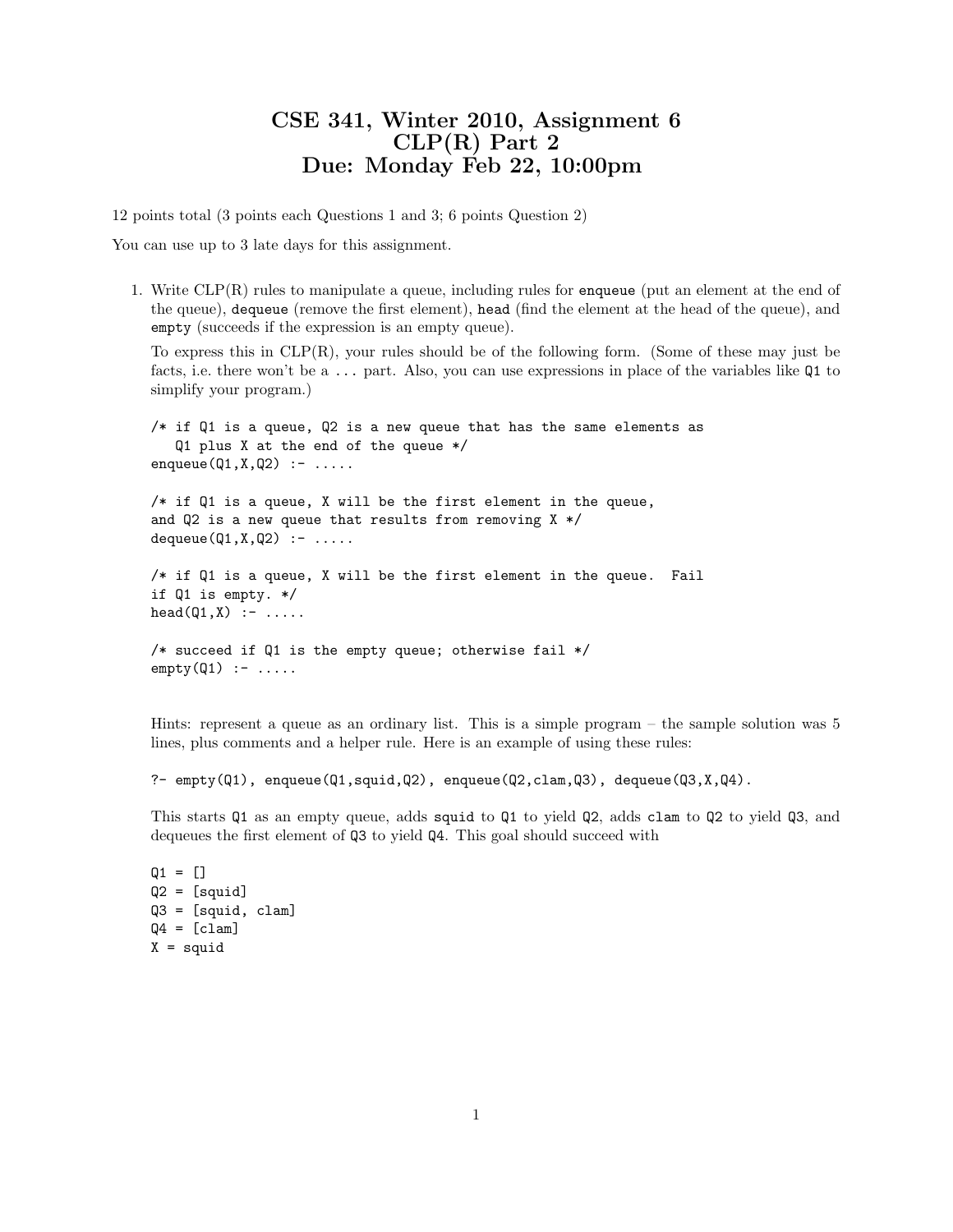2. Write CLP(R) rules to find paths through a maze. The maze has various destinations (which for some strange reason are named after well-known spots on the UW campus), and directed edges between them. Each edge has a cost. Here is a representation of the available edges:

```
edge(allen_basement, atrium, 5).
edge(atrium, hub, 10).
edge(hub, odegaard, 140).
edge(hub, red_square, 130).
edge(red_square, odegaard, 20).
edge(red_square, ave, 50).
edge(odegaard, ave, 45).
edge(allen_basement, ave, 20).
```
The first fact means, for example, that there is a edge from the Allen Center basement to the Atrium, which costs \$5 (expensive maze). These edges only go one way (to make this a directed acyclic graph) — you can't get back from the Atrium to the basement. There is also a mysterious shortcut tunnel from the basement to the Ave, represented by the last fact.

You can use these facts directly as part of your program – copy them and paste them into the start of your solution. You should also write rules that define the path relation:

path(Start, Finish, Stops, Cost) :- ....

This succeeds if there is a sequences of edges from Start to Finish, through the points in the list Stops (including the start and the finish), with a total cost of Cost. For example, the goal path(allen\_basement, hub, S, C) should succeed, with S=[allen\_basement, atrium, hub], C=15. The goal path(red\_square, hub, S, C) should fail, since there isn't any path from Red Square back to the HUB in this maze.

The goal path(allen\_basement, ave, S, C) should succeed in four different ways, with costs of 20, 200, 195, and 210 and corresponding lists of stops. (It doesn't matter what order you generate these in.)

Hints: try solving this in a series of steps. First, solve a simplified version, in which you omit the list of stops and the cost from the goal. Then modify your solution to include the cost, then after that's working add the stops. Note that there are no edges from a stop to itself, i.e. there is no implicit rule edge(allen\_basement,allen\_basement, 0).

When you add the code to find the stops, you might find your solution almost works, except that your path comes out in reverse order. There are various ways to solve this (including reversing the list). The more elegant approach, however, is to construct the list from the end. (Doing this will likely only require minor changes to your code.) For example, suppose that you are searching for a path from allen\_basement to red\_square. Your rule might find an edge from allen\_basement to atrium, and a recursive call to your rule might find a path from atrium to red\_square. Then the path from allen\_basement to red\_square can be formed by taking the path from atrium to red\_square (namely [atrium,hub,red\_square]) and putting the new node on the front of this list to yield the path from allen\_basement (namely [allen\_basement,atrium,hub,red\_square]).